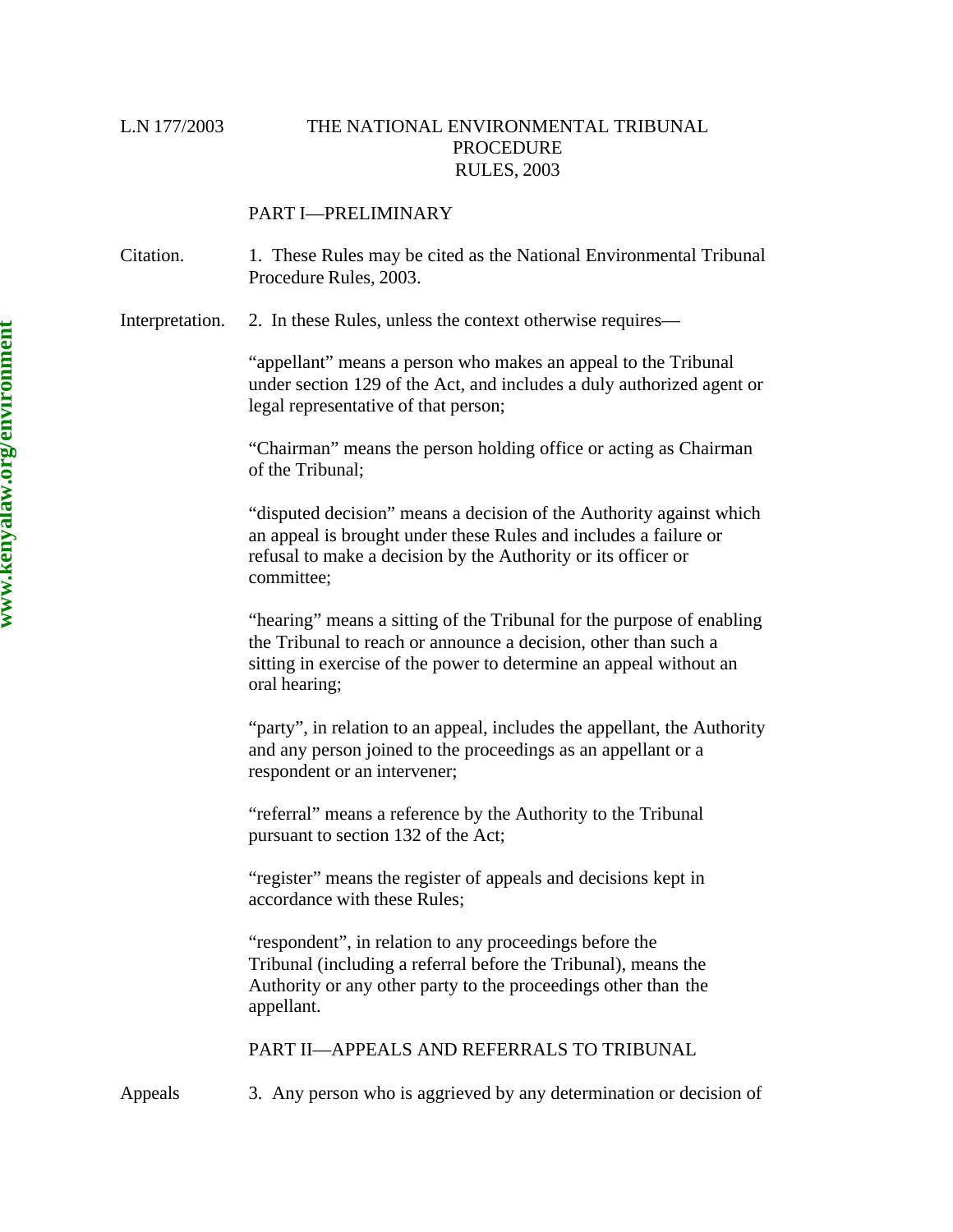|                        | the Authority or any of its Committees or officers as specified in<br>subsections $(1)$ and $(2)$ of section 129 of the Act may appeal to the<br>Tribunal in accordance with these Rules.                                                                                  |
|------------------------|----------------------------------------------------------------------------------------------------------------------------------------------------------------------------------------------------------------------------------------------------------------------------|
| Notice of<br>appeal.   | 4. (1) An Appeal to the Tribunal shall be made by written notice,<br>and where the Tribunal shall be made by written notice, and where<br>the Tribunal has approved a form of notice for the purpose, in the<br>form so approved.                                          |
|                        | (2) The appellant shall send or deliver six copies of the notice of<br>appeal the Tribunal so as to reach it not later than sixty (6) days after<br>the date on which the disputed decision was given to or served upon<br>him.                                            |
|                        | (3) The notice shall include—                                                                                                                                                                                                                                              |
|                        | (a) the name and address of the appellant(s);                                                                                                                                                                                                                              |
|                        | (b) the particulars of the disputed decision; and                                                                                                                                                                                                                          |
|                        | (c) a statement of the purpose of the hearing and a short and<br>precise statement of the grounds of the appellant's<br>dissatisfaction with the decision which is the subject of the<br>appeal.                                                                           |
|                        | (4) The appellant or his representative shall sign the notice of<br>appeal.                                                                                                                                                                                                |
|                        | (5) The Tribunal shall duly acknowledge receipt of the notice of<br>appeal and will advise the appellant or his representative of any<br>further steps required to enable the Tribunal to decide the appeal as<br>well as the time and place of the hearing of the appeal. |
| Additional<br>matters. | 5. The appellant may include in his notice of appeal, or in a separate<br>application to the Tribunal any of the following-                                                                                                                                                |
|                        | a. a request for an early hearing of the appeal, and the reasons<br>for that request;                                                                                                                                                                                      |
|                        | b. a notification that, at the hearing of his appeal, he intends to<br>call an expert witness or witnesses and the name and address<br>and description of the field of expertise of each such<br>proposed wetness;                                                         |
|                        | c. a request that a particular expert, if any, who took part in the<br>disputed decision shall attend the hearing of the appeal and                                                                                                                                        |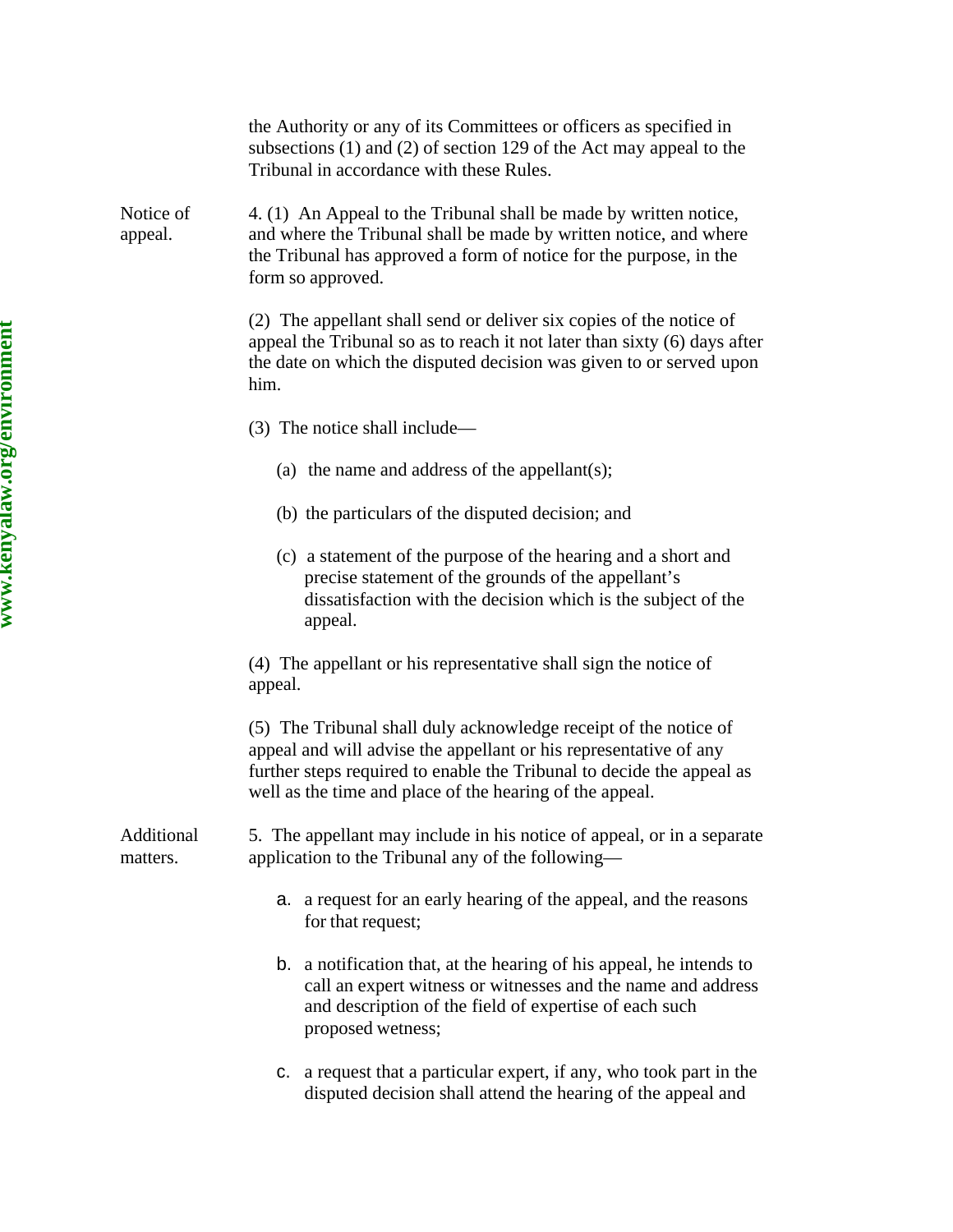give evidence.

| Registration<br>of appeal.                       | 6. (1) Upon receipt of a notice of appeal, the Tribunal shall—                                                                                                                                                                                                                                                                                                                                                                                                                                                    |
|--------------------------------------------------|-------------------------------------------------------------------------------------------------------------------------------------------------------------------------------------------------------------------------------------------------------------------------------------------------------------------------------------------------------------------------------------------------------------------------------------------------------------------------------------------------------------------|
|                                                  | (a) send to the appellant an acknowledgement of its receipt;                                                                                                                                                                                                                                                                                                                                                                                                                                                      |
|                                                  | (b) enter the particulars of the appeal in a register kept by the<br>Tribunal for the purpose;                                                                                                                                                                                                                                                                                                                                                                                                                    |
|                                                  | (c) inform the parties in writing of the case number of the appeal<br>as entered in the register; and                                                                                                                                                                                                                                                                                                                                                                                                             |
|                                                  | (d) advise the parties of the address to which notices and<br>communications to the Tribunal shall be sent.                                                                                                                                                                                                                                                                                                                                                                                                       |
|                                                  | (2) Subject to paragraph (2) of rule 8, the Tribunal shall, on request<br>of a party, forthwith serve a copy of the notice of appeal and of any<br>reply, together with any amendments or supplementary statements,<br>written representations or other documents received from any party,<br>on all the other parties to the proceedings and, if any person or body<br>is subsequently joined as a party, upon that person or body.                                                                              |
| Application<br>for extension<br>of time.         | 7. The Tribunal may for good reason shown, on application, extend<br>the time appointed by these Rules (not being a time limited by the<br>Act) for doing any act or taking any proceedings, and may do so<br>upon such terms and conditions, if any, as appear to it just and<br>expedient.                                                                                                                                                                                                                      |
| Documents to<br>accompany<br>appeal or<br>reply. | 8.(1) Any party to proceedings before the Tribunal shall deliver to<br>the Tribunal with his appeal or reply, as the case may be, a copy of<br>every document including every map, plan, certificate or report upon<br>which he intends to rely for the purposes of his appeal or reply:                                                                                                                                                                                                                          |
|                                                  | Provided that where any such document is already in the possession<br>of the Tribunal or the party or parties to the proceedings, the<br>Tribunal may, on such terms as it thinks fit, excuse a party from the<br>provisions of this rule.                                                                                                                                                                                                                                                                        |
|                                                  | (2) If any document required to be delivered to the Tribunal under<br>this rule, in the opinion of the party who has possession of the<br>document, relates to his intimate personal or financial circumstances<br>or is commercially sensitive and the party concerned sacs to restrict<br>its disclosure, he shall inform the Tribunal of that fact and of his<br>reasons for seeking such a restriction; whereupon the Tribunal shall<br>serve the copies as provided in this rule only in accordance with the |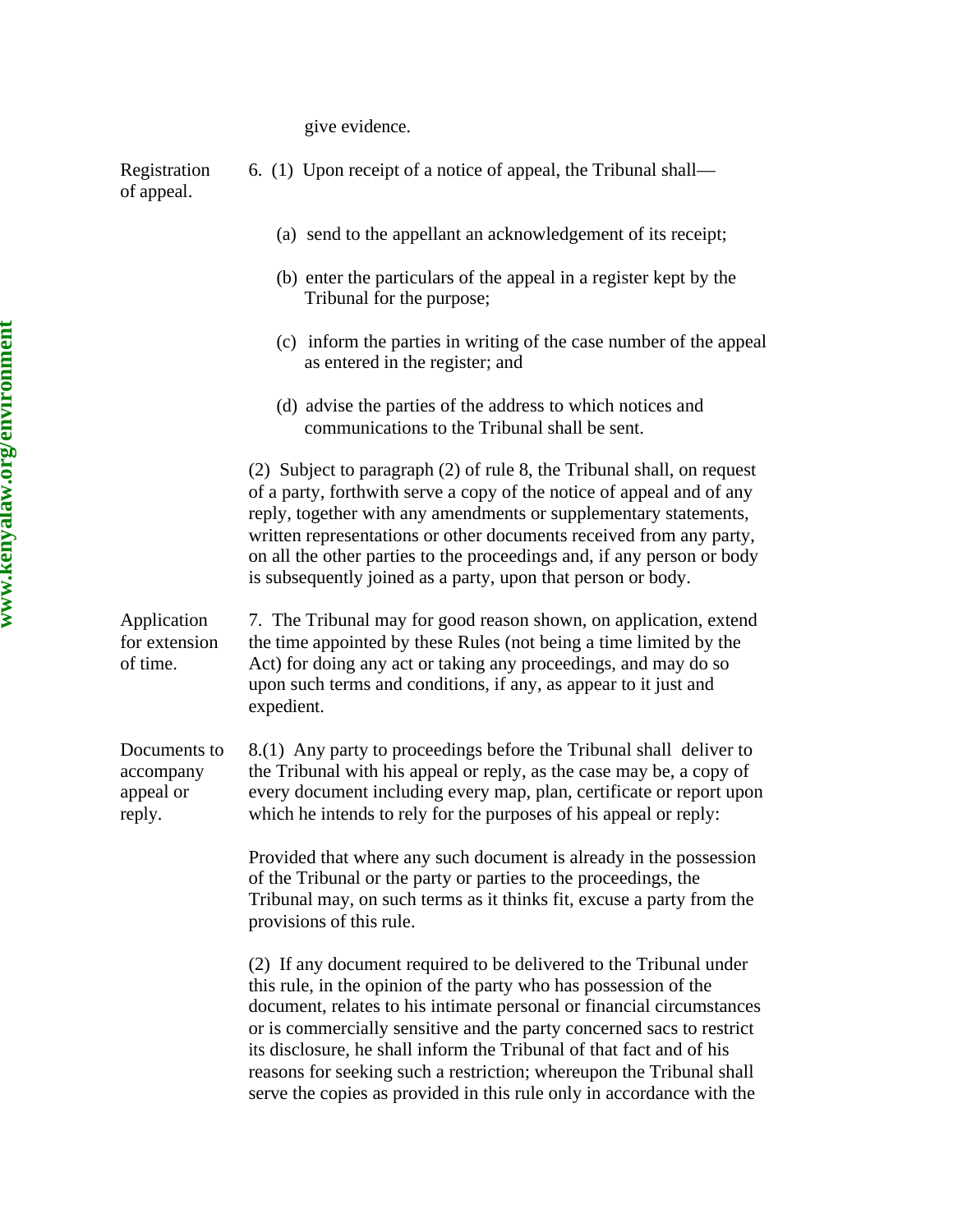|                                                                          | directions of the Chairman.                                                                                                                                                                                                                                                                                                                                                                                                                                     |
|--------------------------------------------------------------------------|-----------------------------------------------------------------------------------------------------------------------------------------------------------------------------------------------------------------------------------------------------------------------------------------------------------------------------------------------------------------------------------------------------------------------------------------------------------------|
| Preliminary<br>objections.                                               | 9.(1) Any objection to the jurisdiction of the Tribunal or to the<br>admissibility of an appeal or other objection, the Tribunal's decision<br>upon which is requested before proceeding to consider the merits of<br>the appeal, shall be made to the Tribunal in writing within thirty days<br>from the date when the party objecting was notified of the appeal,<br>and a copy of the preliminary objection shall be served on the<br>appellant immediately. |
|                                                                          | (2) On receipt of any preliminary objection, the Tribunal shall<br>suspend the proceedings on merits and shall require the appellant to<br>submit written observations and submissions on the objection within<br>seven days from the date of service on him of notice of the objection.                                                                                                                                                                        |
|                                                                          | (3) The Tribunal shall suspend the proceedings on merits pending its<br>ruling on the objection.                                                                                                                                                                                                                                                                                                                                                                |
| Amendment<br>of appeal and<br>delivery of<br>supplementary<br>grounds of | 10. (1) The appellant may, at any time before the is notified of the<br>date of the hearing of the appeal, amend his notice of appeal or any<br>statement of grounds of appeal or deliver a supplementary statement<br>of grounds of appeal.                                                                                                                                                                                                                    |
| appeal.                                                                  | (2) The appellant may, with the leave of the Tribunal, amend any<br>notice of appeal or statement of grounds of appeal at any time after<br>he has been notified of the date of the hearing of the appeal or at the<br>hearing itself.                                                                                                                                                                                                                          |
|                                                                          | (3) The Tribunal may grant such leave to amend the notice or<br>statement on such terms as it thinks fit.                                                                                                                                                                                                                                                                                                                                                       |
|                                                                          | (4) The appellant shall send or supply to the Tribunal, and the<br>Tribunal shall serve on the respondent and any other party to the<br>proceedings, a copy of every amendment and supplementary<br>statement.                                                                                                                                                                                                                                                  |
| Referral of<br>matter by<br>Authority to<br>Tribunal.                    | 11. (1) Where a matter is referred to the Tribunal for directions<br>under section 132 of the Act, Authority shall provide the Tribunal<br>with copies of all the relevant information relating to the matter and<br>such other material as has been produced to or considered by the<br>Authority in considering the matter.                                                                                                                                   |
|                                                                          | (2) The Authority shall within fourteen days give notice to the all<br>parties affected by the matter of the referral to the Tribunal.                                                                                                                                                                                                                                                                                                                          |
| Notification                                                             | 12. (1) Upon receiving a notice of a referral from the Authority in                                                                                                                                                                                                                                                                                                                                                                                             |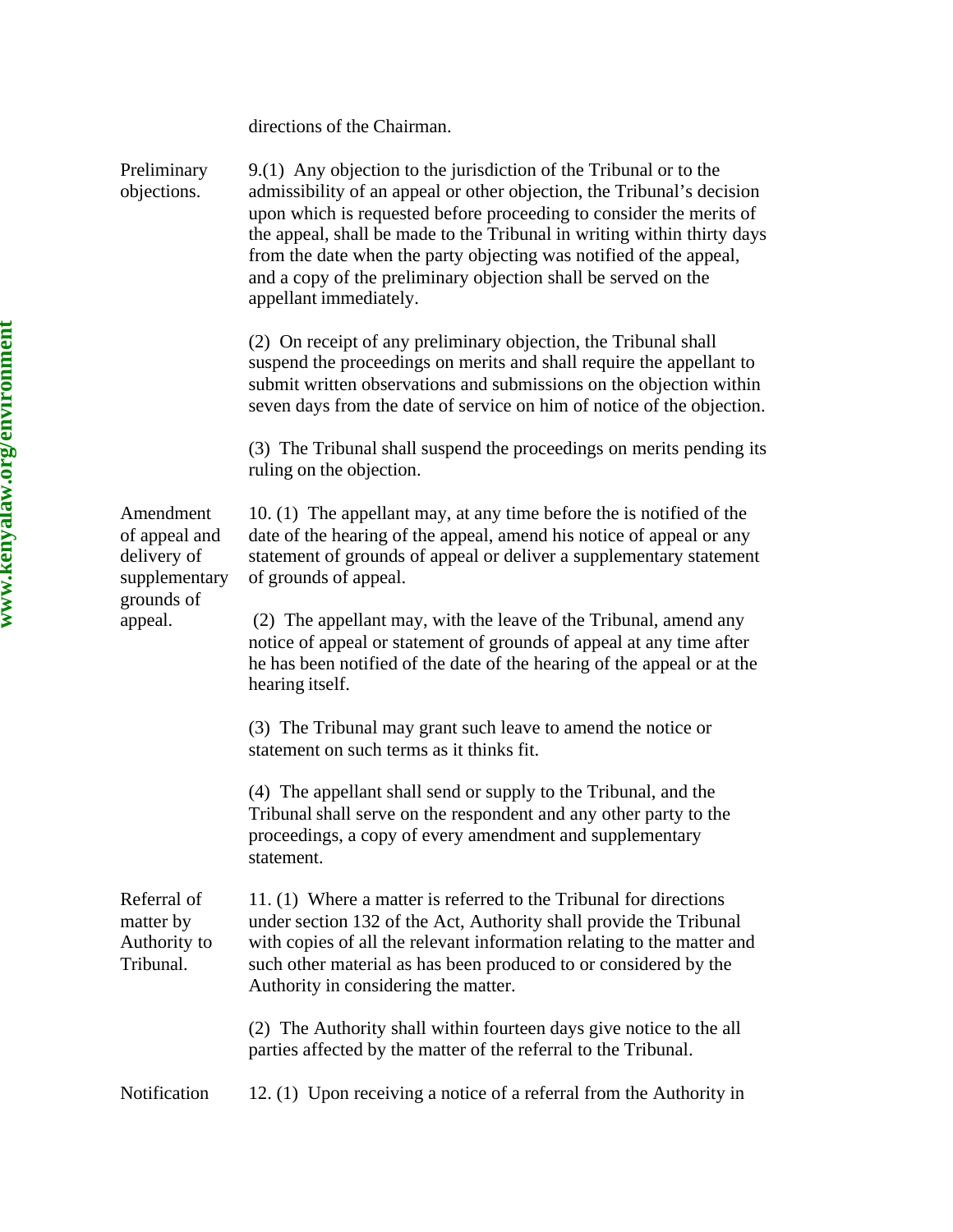| and action on<br>referrals.                             | which any person is named as a concerned party or in any capacity,<br>the Tribunal shall immediately write to such person inviting him to<br>state whether he wishes to take part in the proceedings and to furnish<br>such information as is appropriate to the case.                                                                                                                                                                                                                                                                        |
|---------------------------------------------------------|-----------------------------------------------------------------------------------------------------------------------------------------------------------------------------------------------------------------------------------------------------------------------------------------------------------------------------------------------------------------------------------------------------------------------------------------------------------------------------------------------------------------------------------------------|
|                                                         | (2) Any person who receives a copy of a notice of a referral from<br>the Authority or invitation from the Tribunal under this rule may<br>give notice to the Tribunal that he wishes to take part in the<br>proceedings and furnish such information as may be required or<br>appropriate; and such notice to the Tribunal shall, if such person<br>becomes a respondent to proceedings be treated as his reply thereto.                                                                                                                      |
| Appeal by<br>minors and<br>persons under<br>disability. | 13. When the person by whom an appeal may be brought is a minor<br>or is under a disability, the appeal may, subject to any conditions<br>imposed by the Tribunal, be brought by a person legally authorized<br>to act or by a person appointed by the Tribunal; and such person may<br>take all necessary steps and do all things for the purpose of the<br>appeal as an appellant is, by these Rules, required or authorised to<br>take or do.                                                                                              |
|                                                         | PART III-REPLY                                                                                                                                                                                                                                                                                                                                                                                                                                                                                                                                |
| Action by<br>respondent.                                | 14. (1) Upon receipt of a copy of a notice of appeal setting forth the<br>grounds of appeal or a separate statement of grounds of appeal, the<br>Authority shall deliver to the Tribunal a written reply which shall<br>state-                                                                                                                                                                                                                                                                                                                |
|                                                         | a. whether or not the Authority intends to oppose the appeal and<br>the grounds on which it relies in opposing the appeal; and                                                                                                                                                                                                                                                                                                                                                                                                                |
|                                                         | b. if, in the opinion of the Authority, any other person has a<br>direct interest in the subject matter of the appeal, the name<br>and address of such other person.                                                                                                                                                                                                                                                                                                                                                                          |
|                                                         | (2) Subject to paragraph (2) of rule 8, the Authority shall include<br>with its reply a statement summarizing the facts relating to the<br>disputed decision and, if they are not part of that decision, the<br>reasons therefor, and shall deliver to the Tribunal sufficient copies of<br>the reply and other relevant documents to enable the Tribunal to<br>provide a copy of each of them to the appellant and any other person<br>or persons named by the Authority as having a direct interest in the<br>subject matter of the appeal. |

(3) In its reply or in a separate notice to the Tribunal, the Authority may request—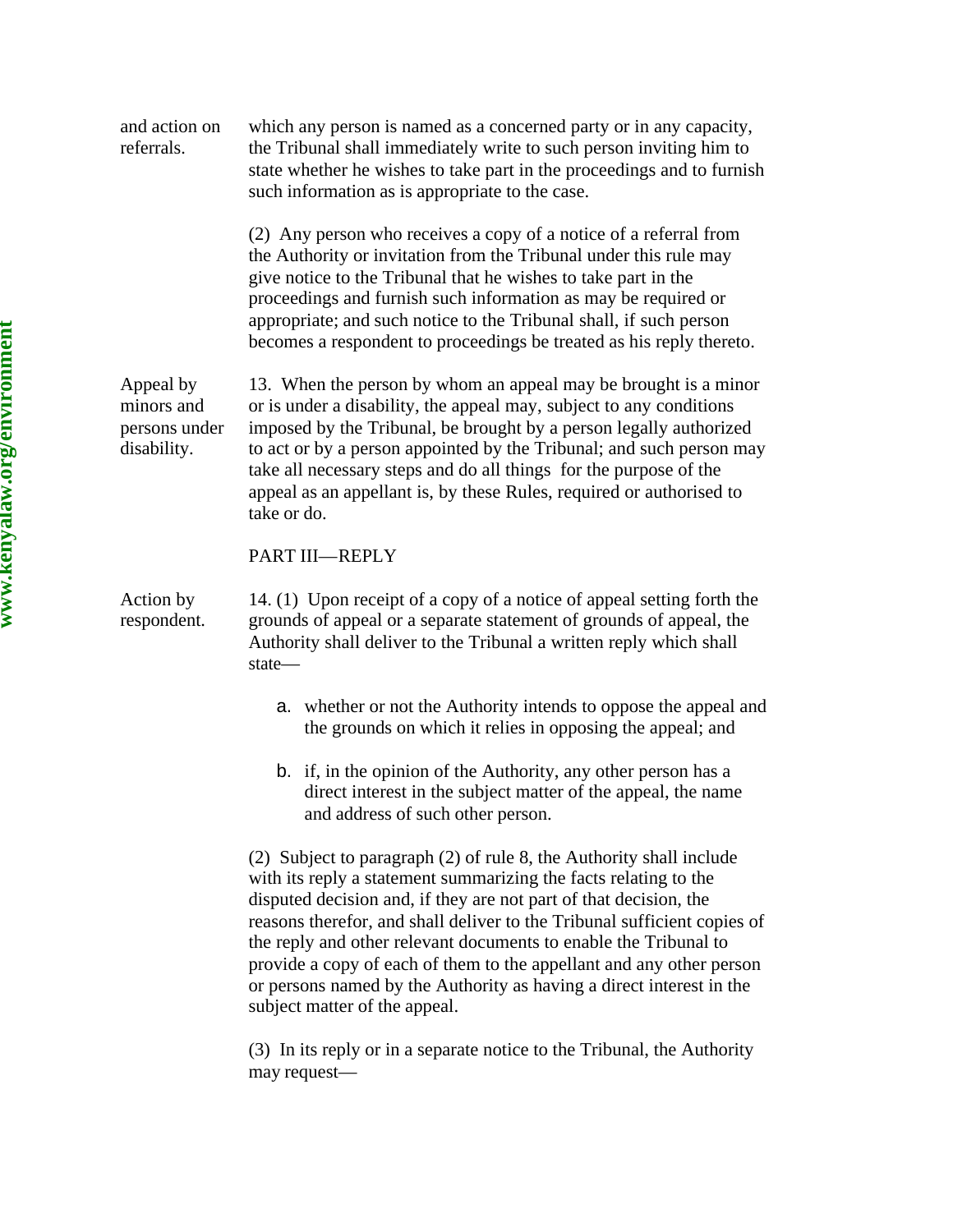|                        | a. further particulars of the appeal; or                                                                                                                                                                                                                                                                                                                                                                                                                                                                        |
|------------------------|-----------------------------------------------------------------------------------------------------------------------------------------------------------------------------------------------------------------------------------------------------------------------------------------------------------------------------------------------------------------------------------------------------------------------------------------------------------------------------------------------------------------|
|                        | b. a determination of any question as a preliminary issue.                                                                                                                                                                                                                                                                                                                                                                                                                                                      |
|                        | (4) Every reply by the Authority shall be signed by the Director-<br>General or the Secretary of the Authority and shall be delivered to<br>the Tribunal not later than twenty-one days after the date of service<br>on the Authority of the copy of the notice of appeal or, if received<br>later, the copy of the separate grounds of appeal.                                                                                                                                                                 |
|                        | (5) The provisions of this rule shall apply, with any necessary<br>modifications, to the concerned parties referred to in section 132 of<br>the Act in the same way as they apply to the Authority.                                                                                                                                                                                                                                                                                                             |
| Amendment<br>of reply. | 15. (1) The Authority may, at any time before it is notified of the<br>date of the hearing of the appeal, amend its reply or deliver a<br>supplementary statement by way of reply.                                                                                                                                                                                                                                                                                                                              |
|                        | (2) The Authority may, with the leave of the Tribunal, amend its<br>reply at any time after it has been notified of the date of the hearing<br>of the appeal or at the hearing itself.                                                                                                                                                                                                                                                                                                                          |
|                        | (3) The Tribunal may grant such leave on such terms as it thinks fit.                                                                                                                                                                                                                                                                                                                                                                                                                                           |
|                        | (4) The Authority shall send a copy of every amendment and<br>supplementary statement to the Tribunal.                                                                                                                                                                                                                                                                                                                                                                                                          |
|                        | PART IV-THIRD PARTIES                                                                                                                                                                                                                                                                                                                                                                                                                                                                                           |
| Joinder of<br>parties. | 16. If it appears to the Tribunal, whether on the application of a<br>party or on its own motion, that it is desirable that any person be<br>made a party to the proceedings, the Tribunal may order such person<br>to be joined as a respondent and may give such directions relating<br>thereto as may be just, including directions as to the delivery and<br>service of documents.                                                                                                                          |
| Intervener.            | 17. (1) In any proceedings bore the Tribunal the Tribunal may, on<br>oral or written request, in its discretion grant status as an intervener<br>to any person, corporation or group of persons associated for the<br>pursuit of any of the objectives of the Act and, in particular, who<br>seeks or seek to enforce rights to a clean and healthy environment as<br>provided in section 3 of the Act or who may assist it in making a<br>decision which will be in accordance with the objectives of the Act. |
|                        | (2) In any proceedings before the Tribunal the Tribunal shall, on                                                                                                                                                                                                                                                                                                                                                                                                                                               |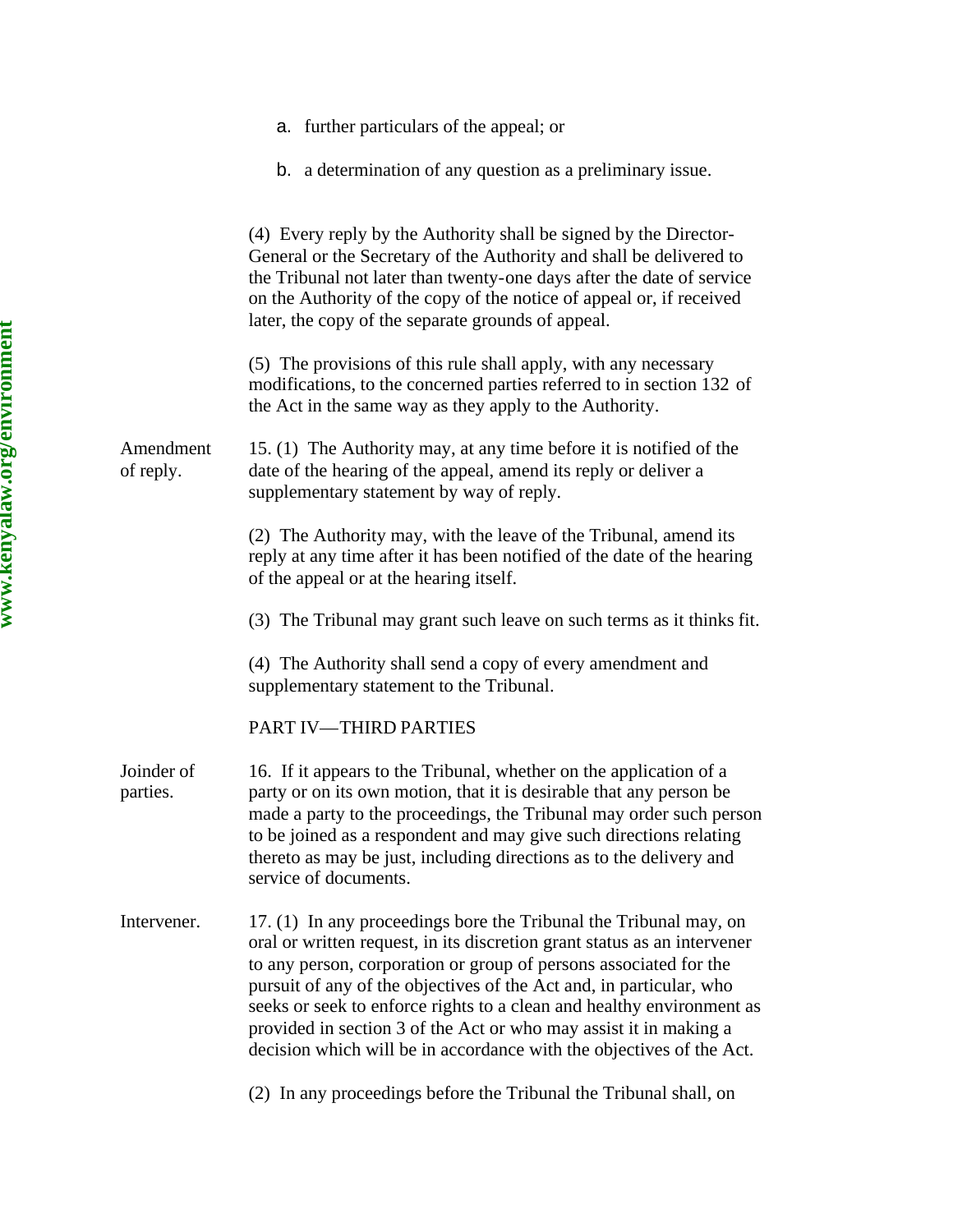oral or written request, grant status as an intervener to any non governmental organization or registered association or society which seeks to enforce rights to a clean and healthy environment as provided in section 3 of the Act and whose objectives, according to its constitution, to be duly produced before the Tribunal, are supportive of the objectives of the Act.

(3) A person seeking status as an intervener shall in writing furnish the following information to the Tribunal —

- a. his full name and address;
- b. a statement of the interest claimed in the subject matter; and
- c. a statement of his position in relation to the appeal or referral.

(4) The decision of the Tribunal shall be binding upon a person granted status as an intervener, in so far as it relates to matters in respect of which he intervened.

## PART V —HEARING

18. (1) The Tribunal may at any time, on the application of a party or of its own motion, give such directions (including directions for the furnishing of further particulars or supplementary statements) as are necessary to enable the parties to prepare for the hearing or to assist the Tribunal to determine the issues.

(2) No person shall be compelled to give any evidence or produce any document or other material that he could not be compelled to give or produce on a trial of an action in a court of law.

(3) In exercising the powers conferred by this rule, the Tribunal shall take into account the need to protect any matter that relates to intimate personal or financial circumstances, is commercially sensitive, consist of information communicated or obtained in confidence or concerns national security.

(4) An application by a party for directions shall be made in writing to the Tribunal and, unless it is accompanied by the written consent of all the parties, shall be served by the Tribunal on any other party who might be affected by such directions.

(5) If any such other party objects to the directions sought, the Tribunal shall consider the objection and, if it considers it necessary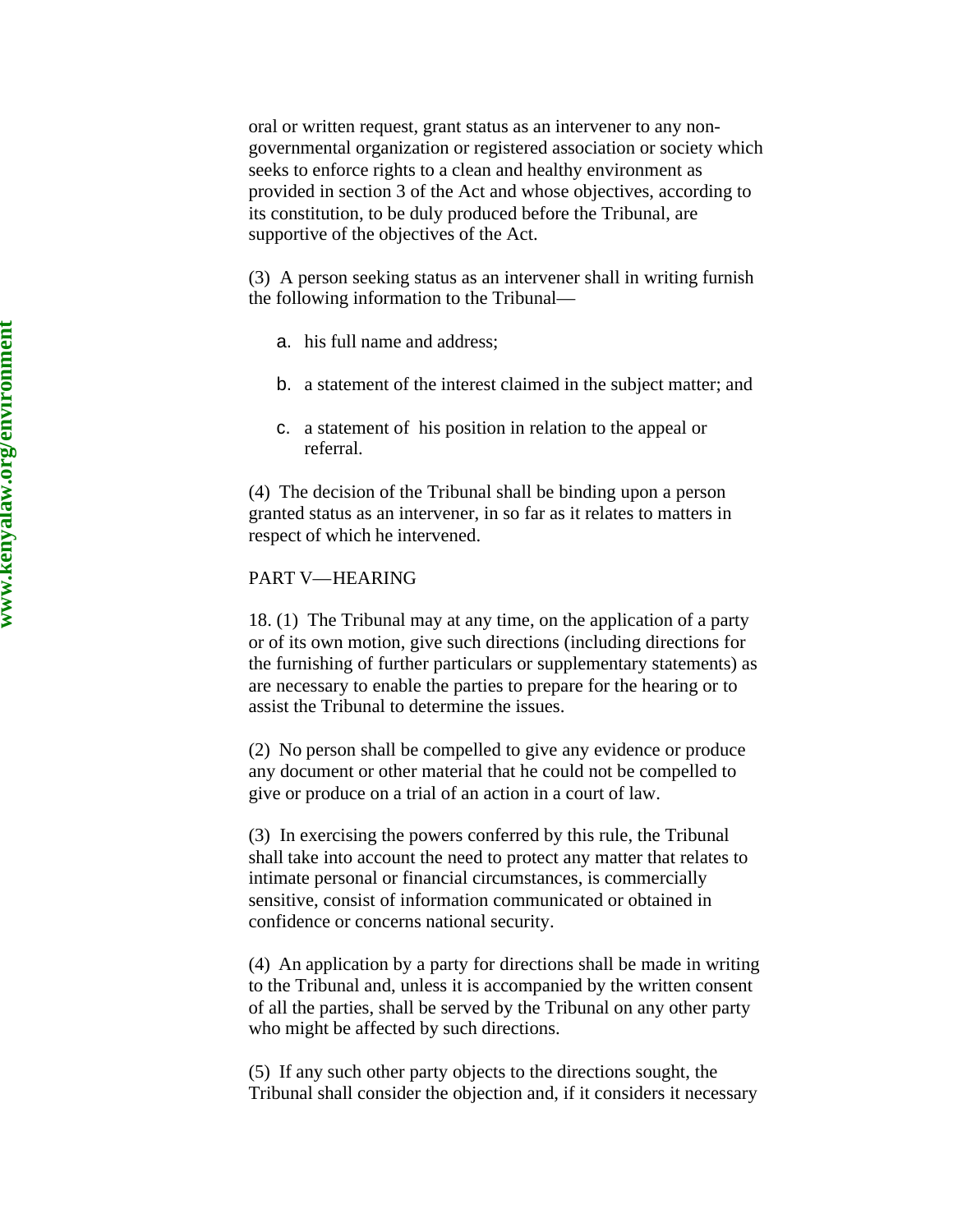|                                            | for the determination of the application, shall give the parties an<br>opportunity of appearing before it.                                                                                                                                                                                                                                                                                                                                             |
|--------------------------------------------|--------------------------------------------------------------------------------------------------------------------------------------------------------------------------------------------------------------------------------------------------------------------------------------------------------------------------------------------------------------------------------------------------------------------------------------------------------|
| Failure to<br>comply with<br>directions.   | 19. If any directions given to a party under this Part of these rules<br>are not complied with by such a party, the Tribunal may, in addition<br>to other powers available to it before or at the hearing, dismiss the<br>whole or part of the appeal or, as the case may be, strike out the<br>whole or part of a respondent's reply and, where appropriate, direct<br>that a party shall be debarred from participating in the appeal<br>altogether: |
|                                            | Provided that the Tribunal shall not so dismiss or strike out or give<br>such a direction unless it has sent notice to the party who has not<br>complied with the direction giving him an opportunity to show cause<br>why it should not do so.                                                                                                                                                                                                        |
| Varying or<br>setting aside<br>directions. | 20. Where a person to whom a direction (including any summons) is<br>addressed had no opportunity of objecting to the making of such<br>direction, he may apply to the Tribunal to very it or set it aside, but<br>the Tribunal shall not so do without first notifying the person who<br>applied for the directions and considering any representations made<br>by him.                                                                               |
| Subpoenas<br>and orders.                   | 21. (1) A person to be summoned under section $127$ (1) of the Act to<br>attend and give evidence shall be given at least seven days' notice of<br>the hearing unless h has informed the Tribunal that he accepts such<br>shorter notice as he has been given.                                                                                                                                                                                         |
|                                            | (2) No person, other than the appellant or a respondent, shall be<br>required in obedience to a summons to attend and give evidence or<br>to produce any document except on the undertaking that the<br>necessary expenses of his attendance will be paid or tendered to him.                                                                                                                                                                          |
| Place and time<br>of hearing.              | 22. (1) The Tribunal shall, with due regard to the convenience of<br>the parties, fix the date, time and place of the oral hearing, and not<br>less than twenty-one days before the date so fixed, send to each party<br>a notice of the hearing at such date, time and place.                                                                                                                                                                         |
|                                            | (2) The notice of hearing shall include the following—                                                                                                                                                                                                                                                                                                                                                                                                 |
|                                            | a. a statement of the purpose of the hearing and a reasonably<br>precise statement of the issues involved;                                                                                                                                                                                                                                                                                                                                             |
|                                            | b. information and guidance, in a form approved by the<br>Chairman, as to attendance at the hearing of the parties and<br>witnesses, the bringing of documents, and the right of                                                                                                                                                                                                                                                                       |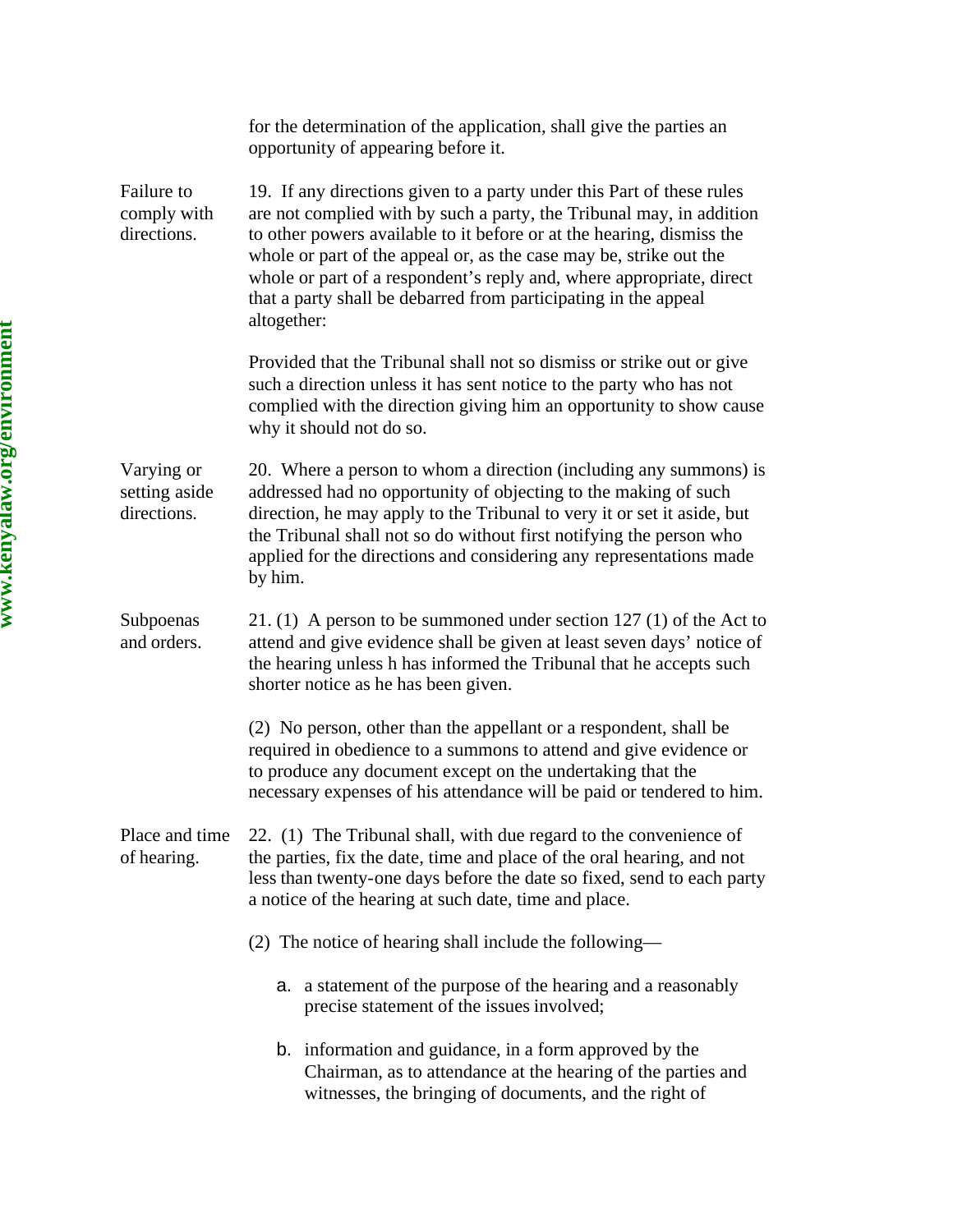representation by another person;

- c. a statement of the right of the parties to ask for and to receive reasons in writing for decision of the Tribunal;
- d. a statement explaining the possible consequences of nonattendance and of the right of an appellant, and of any respondent who has presented a reply, who does not attend and is not represented, to make representations in writing.

(3) The Tribunal may alter the time and place of any oral hearing and the Tribunal shall give the parties not less than seven days notice of any such alteration:

Provided that any altered hearing date shall not be before the date notified under paragraph (1) of this rule.

(4) The Tribunal may from time to time, on its own motion or on application made before it, adjourn the oral hearing and, if the time and place of the adjourned hearing are announced before the adjournment, no further notice shall be required.

(6) Subject to this rule, the Tribunal may, if it thinks fit to do so, visit any site with or without any or all of the parties, and may hold an oral hearing at such site on the day of such visit.

(7) The Tribunal shall transact business from Monday to Friday of every week, except on official public holidays, with official business hours as follows—

- a. 8.00 a.m. to 1.00 p.m. ; and
- b. 2.00 p.m. to 5.00 p.m.
- Public notice of hearings. 23. The Tribunal shall provide for public inspection, at the principal office of the Tribunal and at the place where a hearing is to be held, a list of all appeals for which an oral hearing is to be held and of the time and place fixed for the hearing.

Exclusions of persons disrupting proceedings. 24. Without prejudice to any other powers it may have the Tribunal may exclude from the hearing or part of it, any person whose conduct has disrupted or is likely, in the opinion of the Tribunal, to disrupt the hearing.

Failure of parties to 25. (1) If a party fails to attend or be represented at hearing of which he has been duly notified, the Tribunal may—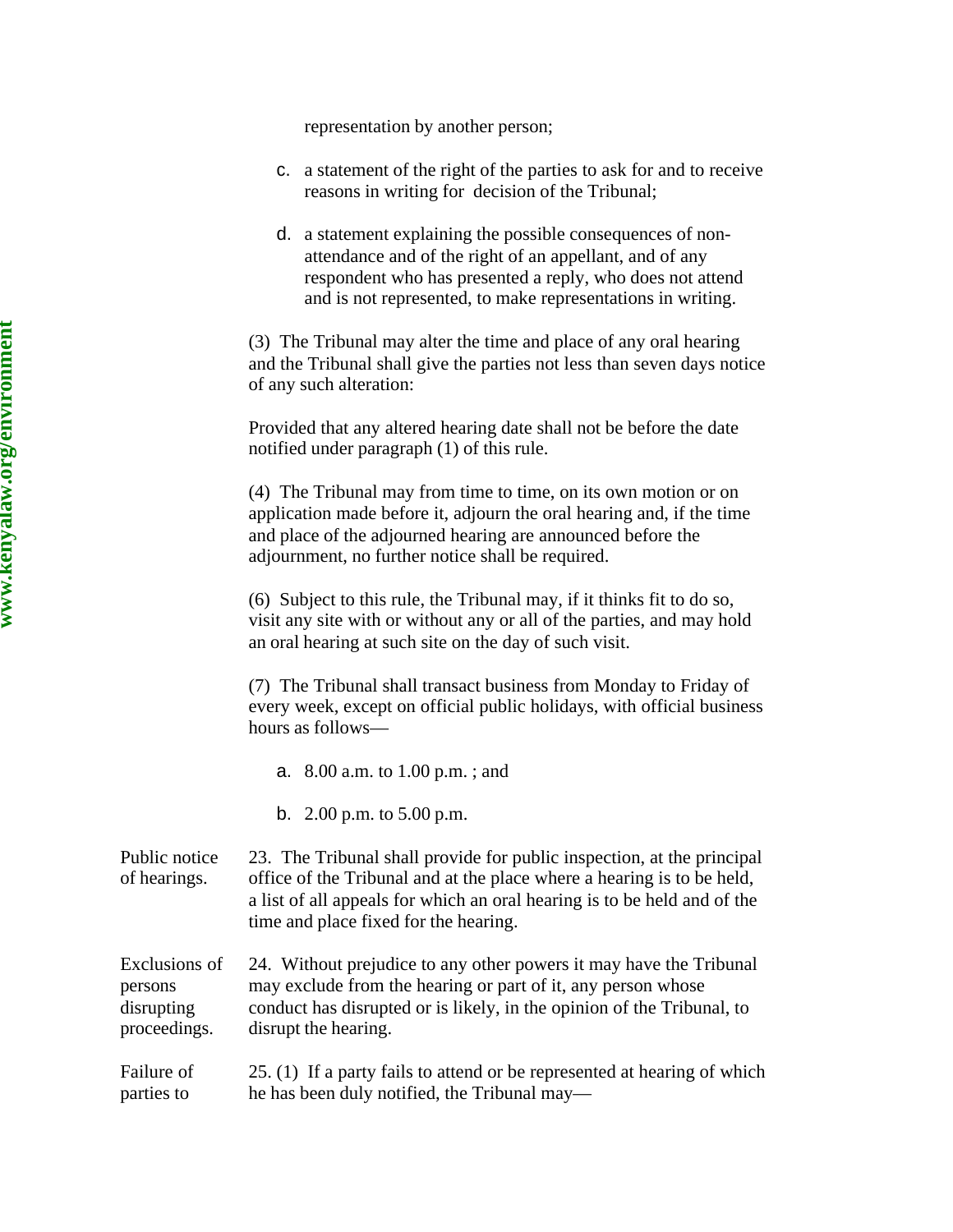#### attend hearing.

- a. unless it is satisfied that there is sufficient reason for such absence, hear and determine the appeal in the party's absence; or
- b. adjourn the hearing,

and may in either event make such order as to costs and expenses as it thinks fit.

(2) Before deciding to dispose of any appeal in the absence of a party, the Tribunal shall consider any representations in writing submitted by that party in response to the notice of hearing and, for the purpose of this rule, the appeal and any reply shall be treated as representations in writing.

(3) Where an appellant has failed to attend a hearing of which he was duly notified, and the Tribunal has disposed of the appeal, no fresh appeal may be made by the appellant to the Tribunal against the same disputed decision without the prior leave of the Tribunal.

Procedure at hearing. 26. (1) At the beginning of the hearing the Chairman shall explain the order of proceeding which the Tribunal proposes to adopt.

> (2) Subject to this rule, the Tribunal shall conduct the hearing in such manner as it considered most suitable to the clarification of the issues before it and generally to the just handling of the proceeding and shall, so far as appears to it appropriate, seek to avoid legal technicality and formality in its proceedings.

(3) The parties shall be heard in such order as the Tribunal shall determine, and shall be entitled to give evidence, to call witness, to question any witnesses and to address the Tribunal both on the evidence and generally on the subject matter of the appeal.

(4) Evidence before the Tribunal may be given orally or, if the Tribunal so orders, by affidavit or written statement, but the Tribunal may at any stage of the proceedings require the personal attendance of any deponent or author of a written statement.

(5) Pursuant to subsection (1) of section 126 of the Act, the Tribunal may receive evidence of any fact which appears to it to be relevant.

(6) At any hearing the Tribunal may, if it is satisfied that it is just and reasonable to do so, permit a party to rely on grounds not stated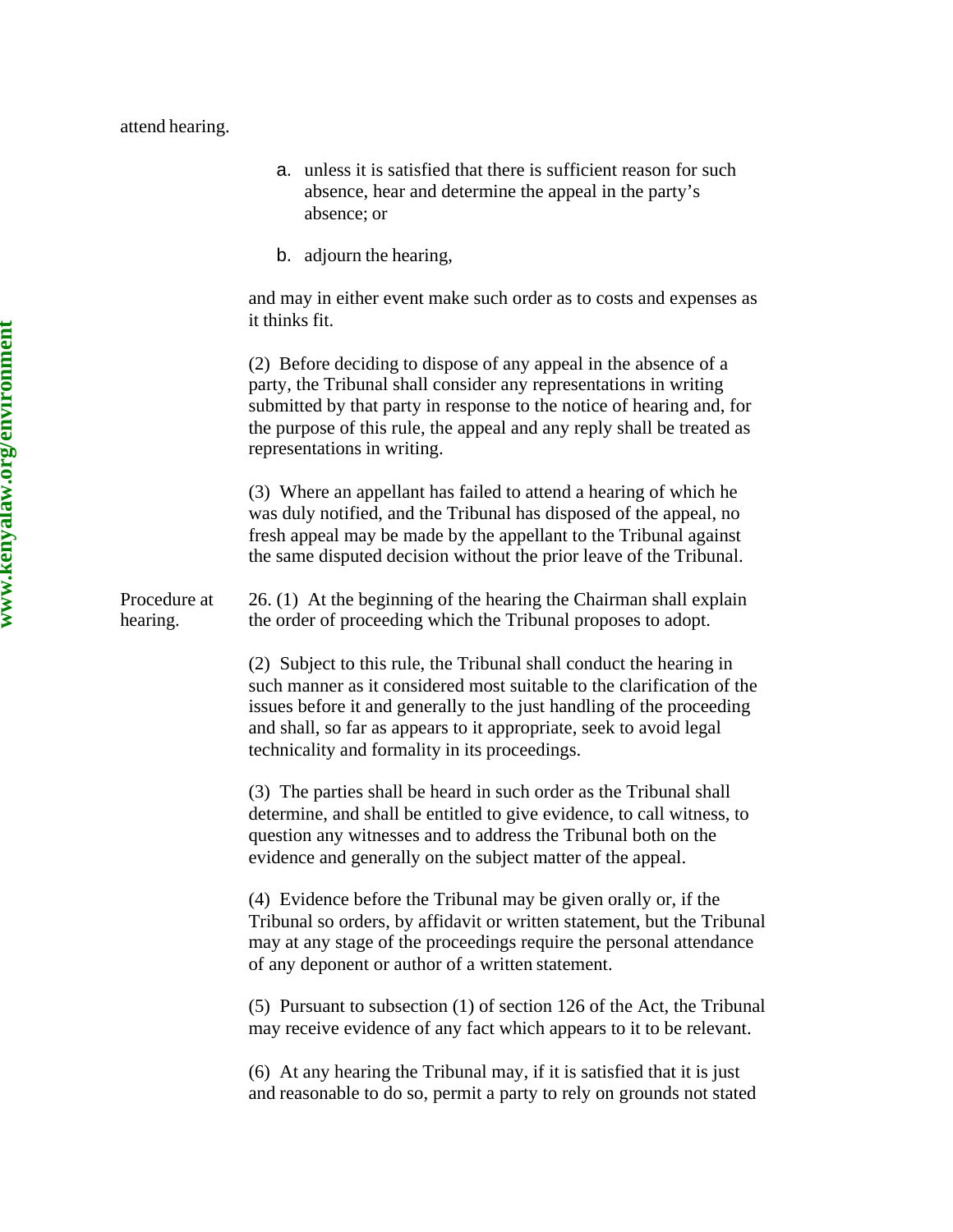|                                                  | in his notice of appeal or, as the case may be, his reply and to adduce<br>any evidence not presented to the Authority before or at the time it<br>took the disputed decision.                                                                                                                         |
|--------------------------------------------------|--------------------------------------------------------------------------------------------------------------------------------------------------------------------------------------------------------------------------------------------------------------------------------------------------------|
|                                                  | (7) The Tribunal may require any witness to give evidence on oath<br>or affirmation and for that purpose it may administer an oath or<br>affirmation in due form.                                                                                                                                      |
| Demonstration<br>and display<br>facilities.      | 27. The Tribunal may at the request of a party and upon payment of<br>the prescribed fees provide visual demonstration facilities for the<br>display of any maps, charts or diagrams, or illustrations of texts and<br>documents, which that party intends to exhibit during the hearing.              |
| Judicial<br>notice.                              | 28. (1) The Tribunal may take judicial notice—                                                                                                                                                                                                                                                         |
|                                                  | a. of facts that are publicly known and that may be judicially<br>noticed by a court of law; and                                                                                                                                                                                                       |
|                                                  | b. of generally recognized facts and any information, opinion,<br>policy or rule that is within its specialized knowledge.                                                                                                                                                                             |
|                                                  | (2) Before the Tribunal takes notice of any fact, information,<br>opinion, policy or unwritten rule other than what may be judicially<br>noticed by a court, it shall notify the parties of its intention and<br>afford them a reasonable opportunity to make representations with<br>respect thereto. |
| Determination<br>of<br>interlocutory<br>matters. | 29. Interlocutory matters arising in the course of proceedings before<br>the Tribunal may be determined by the Chairman or any one legally<br>qualified member sitting alone.                                                                                                                          |
| be heard or<br>cross-<br>examine.                | Opportunity to 30. The Tribunal shall grant to any party—                                                                                                                                                                                                                                              |
|                                                  | a. a reasonable opportunity to be heard, to submit evidence and<br>to make representations; and                                                                                                                                                                                                        |
|                                                  | <b>b.</b> a reasonable opportunity to cross-examine witnesses, to the<br>extent necessary to ensure a fair hearing.                                                                                                                                                                                    |
| Change of<br>advocate.                           | 31.(1) At the hearing of an appeal or a referral and at any stage of<br>the proceedings a party represented by an advocate may change his                                                                                                                                                              |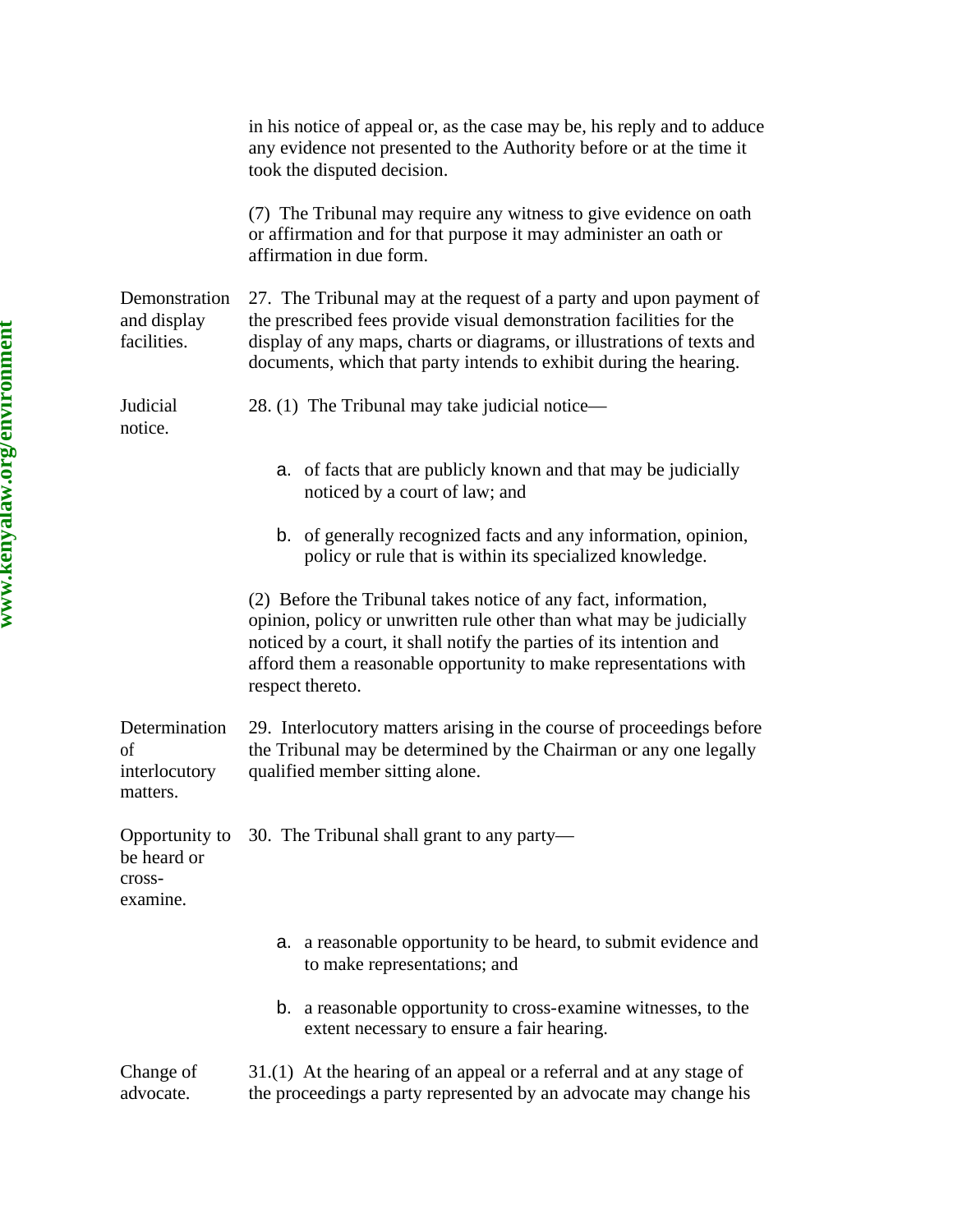advocate upon giving notice to the Tribunal, which notice shall also be served on the other party or parties. PART VI—DETERMINATION APPEAL Failure to reply and no contest. 32. If— No reply is received by the Tribunal within twenty-one days or such longer time as the Tribunal may allow; or a. the Authority states in writing that it does not resist the appeal, or in writing withdraws its opposition to the appeal, b. and if there is no other subsisting opposition to that appeal, the Tribunal may determine the appeal on the basis of the notice and grounds of appeal without proceeding to a hearing. Withdrawal of appeal. 33.(1) The appellant may, with the leave of the Tribunal and upon such terms as to costs or otherwise as the Tribunal may direct, at any time before or at the hearing of the appeal, withdraw his appeal; whereupon the appeal shall be marked as terminated. (2) Where an appeal is withdrawn pursuant to this rule, no appeal shall be entertained by the Tribunal in relation to the same decision unless the Tribunal, for good reason shown, otherwise determines. Preliminary issues. 34.(1) The Tribunal may order any question of fact or law which is in issue in the appeal to be determined at a preliminary hearing. (2) If, in the opinion of the Tribunal, the determination of that question disposes of the whole appeal, the Tribunal may treat the preliminary hearing as the hearing of the appeal and may make such order by way of disposing of the appeal as the Tribunal thinks fit. (3) If the parties so agree in writing, the Tribunal may determine the question without an oral hearing but, in any such case, the Tribunal may not at the same time dispose of the appeal unless the parties have also agreed in writing that it may do so and have had an opportunity of making representations in writing. (4) The decision of a Tribunal in relation to a preliminary issue may be given orally at the end of the hearing, or may be reserved, but in either event (and whether there has been a hearing on the preliminary issue or not) shall be recorded forthwith in a document which shall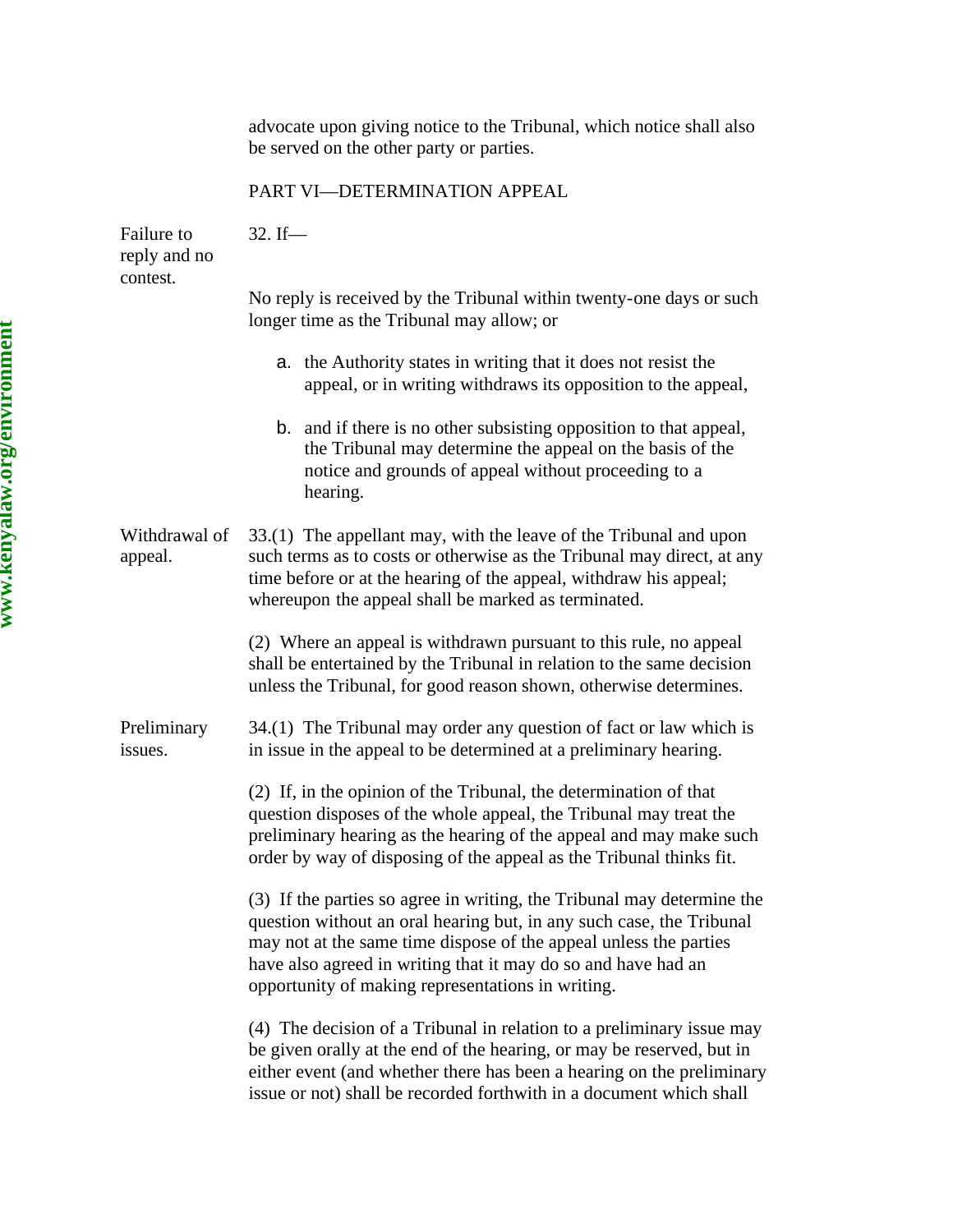|                                                     | also contain a statement of reasons for its decision, and which shall<br>be signed and dated by the Chairman.                                                                                                                                                                                                                                                                                                                          |
|-----------------------------------------------------|----------------------------------------------------------------------------------------------------------------------------------------------------------------------------------------------------------------------------------------------------------------------------------------------------------------------------------------------------------------------------------------------------------------------------------------|
|                                                     | (5) The Tribunal shall send a copy of the document recording the<br>decision on the preliminary issue to each party.                                                                                                                                                                                                                                                                                                                   |
| Power to<br>determine<br>appeal without<br>hearing. | 35. (1) The Tribunal may, by consent in writing of all the parties to<br>an appeal, determine the appeal, or any particular issue, without an<br>oral hearing.                                                                                                                                                                                                                                                                         |
|                                                     | (2) The provisions of rule $25(2)$ and rule $26(5)$ shall apply to the<br>determination of an appeal in accordance with this rule.                                                                                                                                                                                                                                                                                                     |
| Consolidation<br>of appeals.                        | 36. The Tribunal may, in its discretion and after giving the parties<br>concerned an opportunity to be heard, order the consolidation of the<br>hearing of any appeal before it, where notices of appeal have been<br>given in respect of the same matter or in respect of several interest in<br>the same subject tin dispute or which involve the same issue.                                                                        |
| Decision of<br>Tribunal.                            | 37. (1) A decision of a Tribunal may be taken by a majority and the<br>decision shall record whether it was unanimous or taken by a<br>majority.                                                                                                                                                                                                                                                                                       |
|                                                     | (2) The decision of the Tribunal may be given orally at the end of<br>the hearing or may be reserved and, in either event (and whether<br>there has been a hearing or not) shall be reduced to writing and, save<br>in the case of a decision by consent, shall also contain a statement of<br>the reasons (in summary form) for the decision, and shall be signed<br>and dated by the chairman and every member who heard the matter. |
|                                                     | Provided that a dissenting decision may be pronounced separately by<br>any member who wrote it and shall be dated and signed by such<br>member.                                                                                                                                                                                                                                                                                        |
|                                                     | (3) Subject to paragraph (4), every document containing a decision<br>referred to in this rule shall, as soon as may be, be entered in the<br>register and the Tribunal shall send a copy of the entry to each party.                                                                                                                                                                                                                  |
|                                                     | (4) Where any such decision refers to any evidence that has been<br>heard in private, only such summary of the decision, omitting such<br>material, shall be entered in the register as the Tribunal may direct,<br>but copies of the complete decision document shall be sent to the<br>parties together with a copy of the entry.                                                                                                    |
|                                                     | (5) Every copy of an entry sent to the parties under this rule shall be                                                                                                                                                                                                                                                                                                                                                                |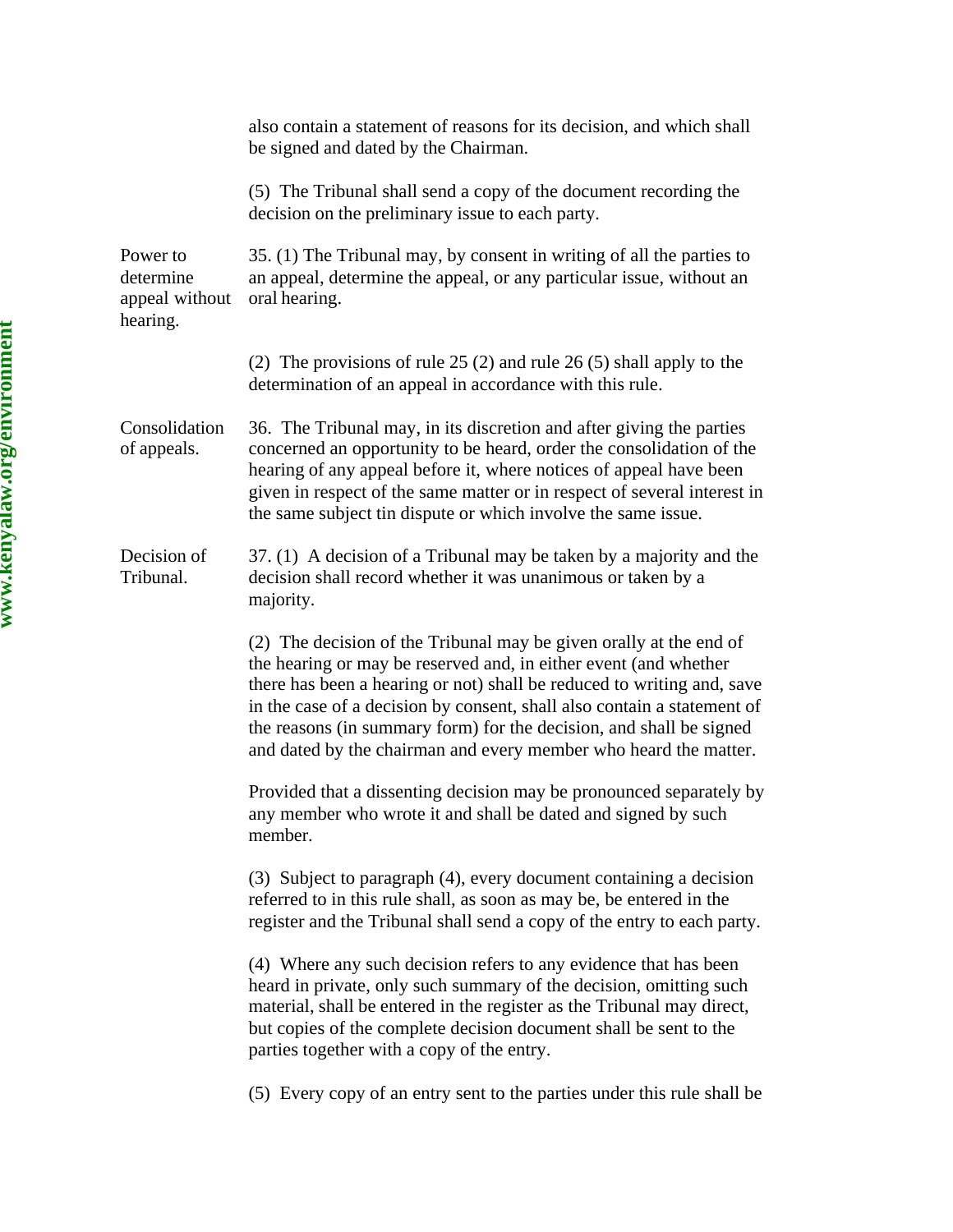accompanied by a notification indicating the rights of the parties under section 130 of the Act and of the time within which and place at which such rights may be exercised.

(6) Except where a decision is announced at the end of the hearing, it shall be treated as having been made on the date on which a copy of the document recording it is sent to the appellant.

(7) Where a final decision or order has been made by the Tribunal in respect of any appeal or referral the Tribunal shall, within thirty days thereafter, cause to be published—

- (a) in the Kenya Gazette; and
- (b) where the matter is of public importance, in at least in one newspaper of national circulation,

a summary thereof stating the names of the parties, the nature of the appeal or referral and the date and place of the decision:

 Provided that the Tribunal shall have regard to the need to preserve the confidentiality of any evidence heard in private in accordance with these Rules.

Reasons for decisions. 38. The Tribunal shall give reasons for all its decision, and each of any such decisions shall include—

- a. a statement of the findings of fact made from the evidence adduced, including, where applicable, any relevant government policy; and
- b. a statement of the laws and rules of law applied, and the interpretation thereof.

Order for costs and expenses. 39. (1) The Tribunal shall not normally make an order awarding costs and expenses, but may, subject to paragraph (2), make such an order—

- a. against a party, including a party which has withdrawn its appeal or reply, if it is of the opinion that that party has acted frivolously or vexatiously or that his conduct in making, pursuing or resisting an appeal was wholly unreasonable;
- b. against the Authority, where it considers that the decision against which the appeal is brought ……wholly unreasonable; or
- c. as respects any costs or expenses incurred, or any allowances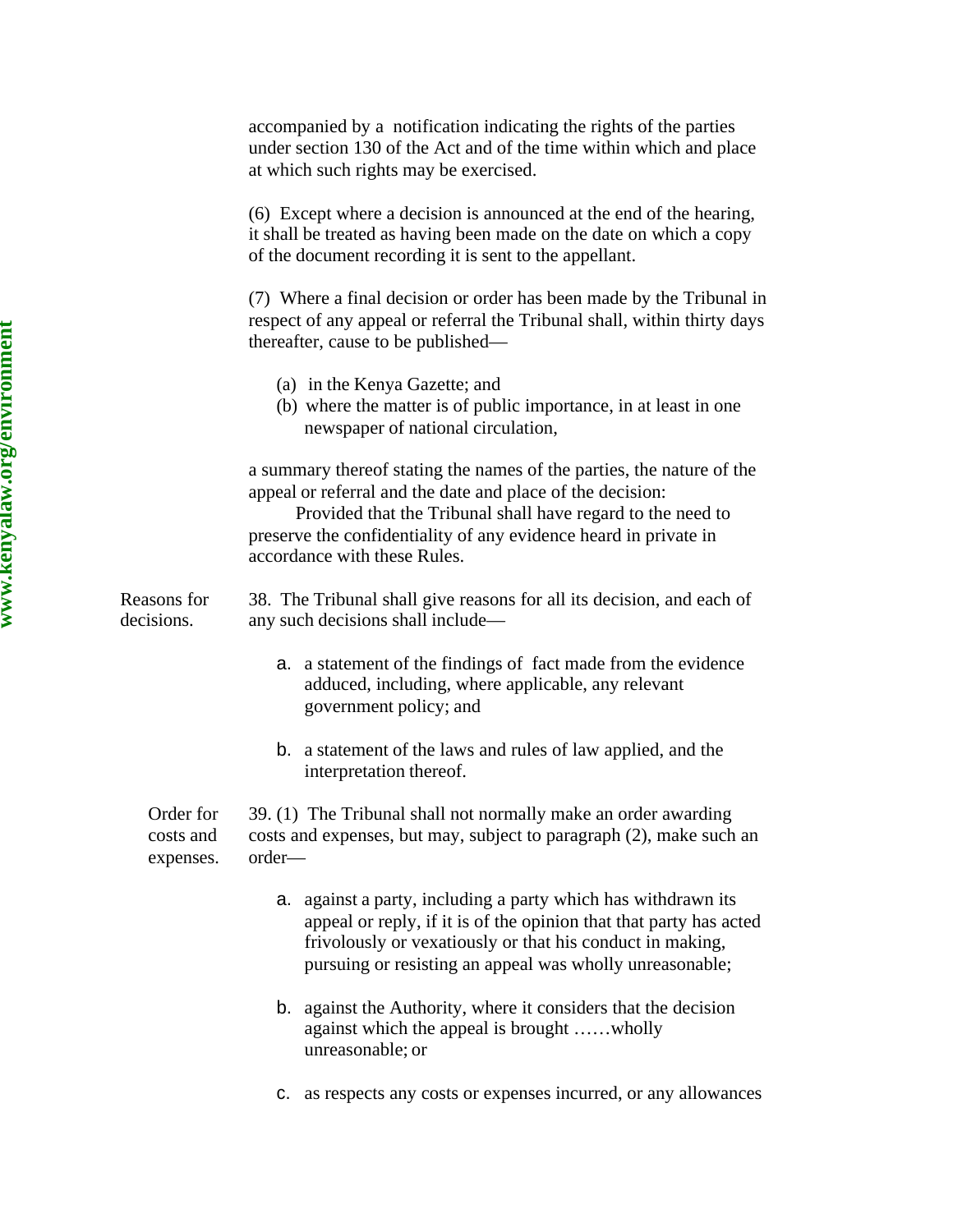|                                     | (2) No order shall be made under paragraph (1) against a party<br>without first giving that party an opportunity of making<br>representations against the making of the order.                                                                                                                                       |
|-------------------------------------|----------------------------------------------------------------------------------------------------------------------------------------------------------------------------------------------------------------------------------------------------------------------------------------------------------------------|
|                                     | (3) Any costs required by an order under this rule to be taxed shall<br>be assessed by the Tribunal.                                                                                                                                                                                                                 |
|                                     | PART VII-MISCELLANEOUS PROVISIONS                                                                                                                                                                                                                                                                                    |
| Chairman to<br>act for<br>Tribunal. | 40. (1) The Tribunal may authorize the Chairman to do any act<br>required or authorised by these rules to be done by the Tribunal, not<br>being an act which is required by the Act to be done by the Tribunal<br>itself.                                                                                            |
|                                     | (2) In the event of the death or incapacity of the Chairman following<br>the decision of the Tribunal in any matter, the functions of the<br>Chairman for the completion of the proceedings, including a review<br>of any decision, may be exercised by any other person duly acting as<br>chairman of the Tribunal. |
|                                     | (3) The Chairman may be instrument in writing delegate to any<br>officer of the Tribunal any of his powers which are not required by<br>the Act to be performed by him personally.                                                                                                                                   |
|                                     | 41. The Tribunal may, at its discretion—                                                                                                                                                                                                                                                                             |
|                                     | a. if both or all the parties to an appeal agree in writing upon the<br>terms on which an appeal or issue should be decided, confirm<br>the agreement reached by such parties and decide<br>accordingly;                                                                                                             |
|                                     | b. at any stage of proceedings before it, by order strike out or<br>amend any notice, reply, supplementary statement or written<br>representation on the grounds that it is scandalous, frivolous<br>or vexatious;                                                                                                   |
|                                     | c. at any stage of proceedings before it, by order strike out any<br>appeal for want of prosecution;                                                                                                                                                                                                                 |
|                                     | Provided that, before making any order under paragraph $\odot$ or (d), the<br>Tribunal shall send notice to the party against whom it is proposed<br>that any such order should be made, giving him an opportunity to<br>show cause why such an order should not be made.                                            |

paid, as a result of a postponement or adjournment of a

hearing at the request of a party.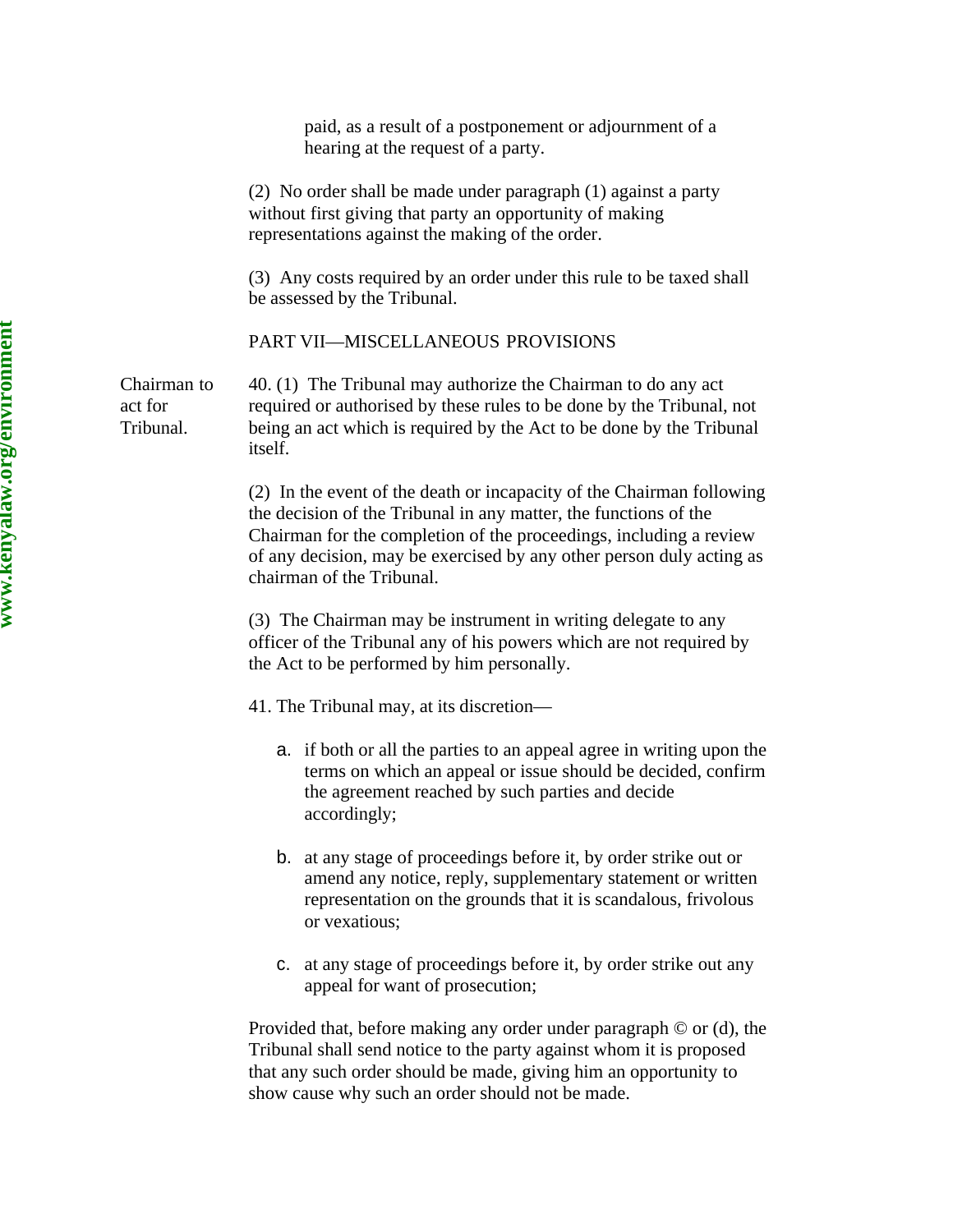| Correcting<br>irregularities.                                  | 42.(1) Any irregularity resulting from failure to comply with any<br>provisions of these Rules or of any direction of the Tribunal before<br>the Tribunal has reached its decision shall not of itself render any<br>proceedings void.                                                                                       |
|----------------------------------------------------------------|------------------------------------------------------------------------------------------------------------------------------------------------------------------------------------------------------------------------------------------------------------------------------------------------------------------------------|
|                                                                | (2) Where any such irregularity comes to the attention of the<br>Tribunal, the Tribunal may (and shall, if it considers that any person<br>may have been prejudiced by the irregularity) give such directions as<br>it thinks just before reaching its decision to cure or waive the<br>irregularity.                        |
|                                                                | (3) Clerical mistakes in any document recording a direction or<br>decision of the Chairman or the Tribunal, or errors arising in such a<br>document from an accidental slip or omission, may be corrected by<br>the Chairman by certificate under his hand or by the Tribunal.                                               |
| Proof of<br>documents<br>and<br>certification of<br>decisions. | 43. (1) Any document purporting to be a document duly executed or<br>issued by the Chairman on behalf of the Tribunal shall, unless the<br>contrary is proved, be deemed to be a document so executed or<br>issued as the case may be.                                                                                       |
|                                                                | (2) A document purporting to be certified by the chairman to be a<br>true copy of any entry of a decision in a register kept in pursuance of<br>these Rules shall, unless the contrary is proved, be sufficient<br>evidence of the entry and of matters contained therein.                                                   |
| Service or<br>delivery of<br>documents.                        | 44. (1) Any document required or authorised by these Rules to be<br>sent or delivered to, or served on, any person shall be duly sent,<br>delivered or served on that person—                                                                                                                                                |
|                                                                | a. if it is sent to him at his proper address by registered post or<br>by certificate of posting;                                                                                                                                                                                                                            |
|                                                                | b. if it is sent to him at that address by telex, facsimile<br>transmission or other similar means which produce a<br>document containing a text of the communication, in which<br>event the document shall be regarded as sent when it is<br>received in a legible form; or                                                 |
|                                                                | c. if it is delivered to him or left with some apparently<br>responsible person at his last known address. (2) If a notice<br>of appeal is sent by registered post or certificate of posting, it<br>shall be treated as if it had been received by the addressee<br>seven days following the date on which it is received of |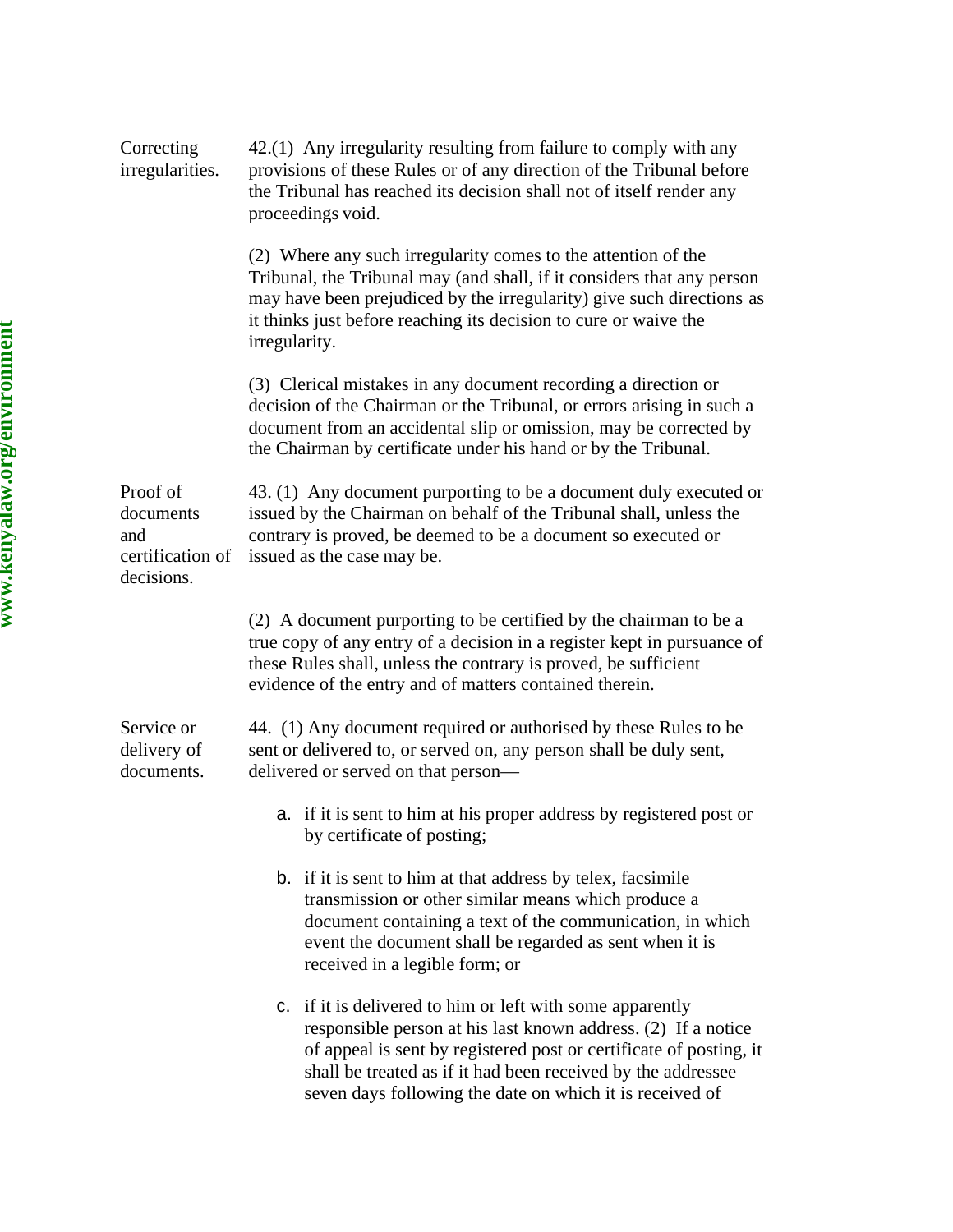dispatch by the Post Office.

(3) Any document required or authorised to be sent or delivered to, or served on, an incorporated company or body shall be duly sent, delivered or served if sent or delivered to or served on the director, manager, secretary or clerk of the company or body. (4) The proper address of any person to or on whom any such document is to be sent, delivered or served shall, in the case of any incorporated company or body be that of the registered or principal office of the company or body and, in any other case, shall be the last known place of abode or business of the person in question. Substituted service. 45. If any person to or on whom any document is required to be sent, delivered or served for the purpose of these Rules cannot be found or has died and has no known person representative, or is out of Kenya, or if for any other reason service on him cannot be readily effected, the Chairman or the Tribunal may, on application, dispense with service on such person or may make an order for substituted service on that or another person in such other form (whether by advertisement in a newspaper or otherwise) as the Chairman or the Tribunal may think fit. Language. 46. (1) the language of the Tribunal shall be English or Swahili: Provided that the Tribunal may, at its discretion, allow an appeal lodged in any local language spoken in Kenya by persons or a community directly affected by eh subject matter of the appeal, if such persons or community cannot immediately obtain a translation but undertake to do so within a reasonable time. (2) The Tribunal shall, taking into account all the circumstances, grant the assistance of a competent interpreter free of charge to a party or witness who does not understand or speak the language used at the hearing or who is deaf. (3) The rulings of the Tribunal shall be prepared in the English language but may be translated, on request by a party, into the Swahili language. Filing Fees. 47. There shall be paid to the Tribunal such filing and other fees, including fees for service by the Tribunal of any notice or process, as shall be prescribed by the Minister. Provided that the Tribunal may, if it considered it to be in the interest

of justice, or on grounds of financial hardship on the part of the